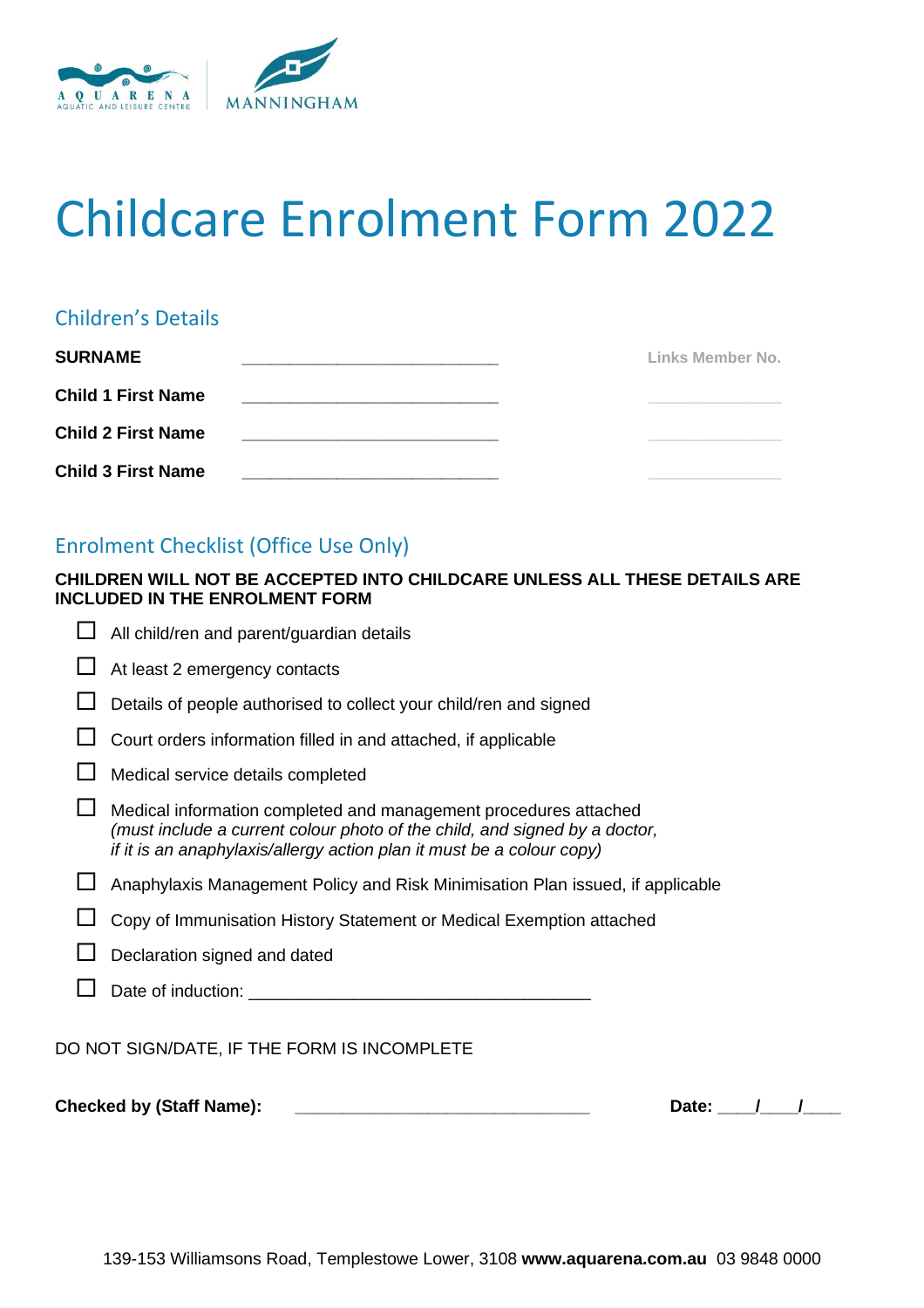

## APPLICATION FOR CHILDCARE ENROLMENT

#### **Confidential and subject to approval by the Childcare Co-ordinator**

It is essential that prior to commencement of care the following information is complete and up to date. A new enrolment form must be completed for each calendar year. This form must be completed by a parent or guardian who has lawful authority in relation to the child. A brief explanation of 'lawful authority' can be found at the end of this form. Please ensure that you notify the Centre of changes such as address, phone numbers or care arrangements.

## Child/rens Details

| <b>Family Name</b>                          |                                                                  | Given Name(s)                                                    | <b>Preferred Names</b>                                  | Date of Birth | M/F |  |
|---------------------------------------------|------------------------------------------------------------------|------------------------------------------------------------------|---------------------------------------------------------|---------------|-----|--|
| 1.                                          |                                                                  |                                                                  |                                                         |               |     |  |
| 2.                                          |                                                                  |                                                                  |                                                         |               |     |  |
| 3.                                          |                                                                  |                                                                  |                                                         |               |     |  |
| Home Address:                               |                                                                  |                                                                  |                                                         |               |     |  |
| Language(s) Spoken at Home:                 |                                                                  |                                                                  |                                                         |               |     |  |
| Cultural Background:                        |                                                                  |                                                                  |                                                         |               |     |  |
| Does the child/ren live with:               |                                                                  |                                                                  | $\Box$ both parents $\Box$ one parent $\Box$ a guardian |               |     |  |
|                                             |                                                                  | Parent/Guardian 1 Links Member No _________________ (office use) |                                                         |               |     |  |
| Full Name:                                  |                                                                  |                                                                  |                                                         |               |     |  |
|                                             |                                                                  |                                                                  |                                                         |               |     |  |
|                                             |                                                                  |                                                                  |                                                         |               |     |  |
| Telephone:                                  |                                                                  |                                                                  |                                                         |               |     |  |
| Authorised to collect the child? $YES \Box$ |                                                                  | NO <sub>0</sub>                                                  |                                                         |               |     |  |
|                                             | Parent/Guardian 2 Links Member No _________________ (office use) |                                                                  |                                                         |               |     |  |
| Full Name:                                  |                                                                  |                                                                  |                                                         |               |     |  |
|                                             |                                                                  |                                                                  |                                                         |               |     |  |
|                                             |                                                                  |                                                                  |                                                         |               |     |  |
| Telephone:                                  |                                                                  |                                                                  |                                                         |               |     |  |
| Authorised to collect the child? YES $\Box$ |                                                                  | NO <sub>1</sub>                                                  |                                                         |               |     |  |

## Emergency Contacts (other than parent/guardians listed above)

Please provide names of 2 people authorised to collect your child from the centre in the case of an emergency and to consent to the medical treatment/authorise the administration of medication to your child in the event that NEITHER parent/guardians are available. **Identification must be produced upon request.**

| $1_{-}$       | Full Name:    |                                                        |     | R/ship to the Child <b>Child Child R/ship to the Child</b> |
|---------------|---------------|--------------------------------------------------------|-----|------------------------------------------------------------|
|               | Home Address: |                                                        |     |                                                            |
|               | Telephone:    | (h)<br>the contract of the contract of the contract of | (w) | (m)                                                        |
| $\mathcal{P}$ | Full Name:    |                                                        |     |                                                            |
|               | Home Address: |                                                        |     |                                                            |
|               | Telephone:    | (h)<br>the control of the control of the control of    | (w) | (m)                                                        |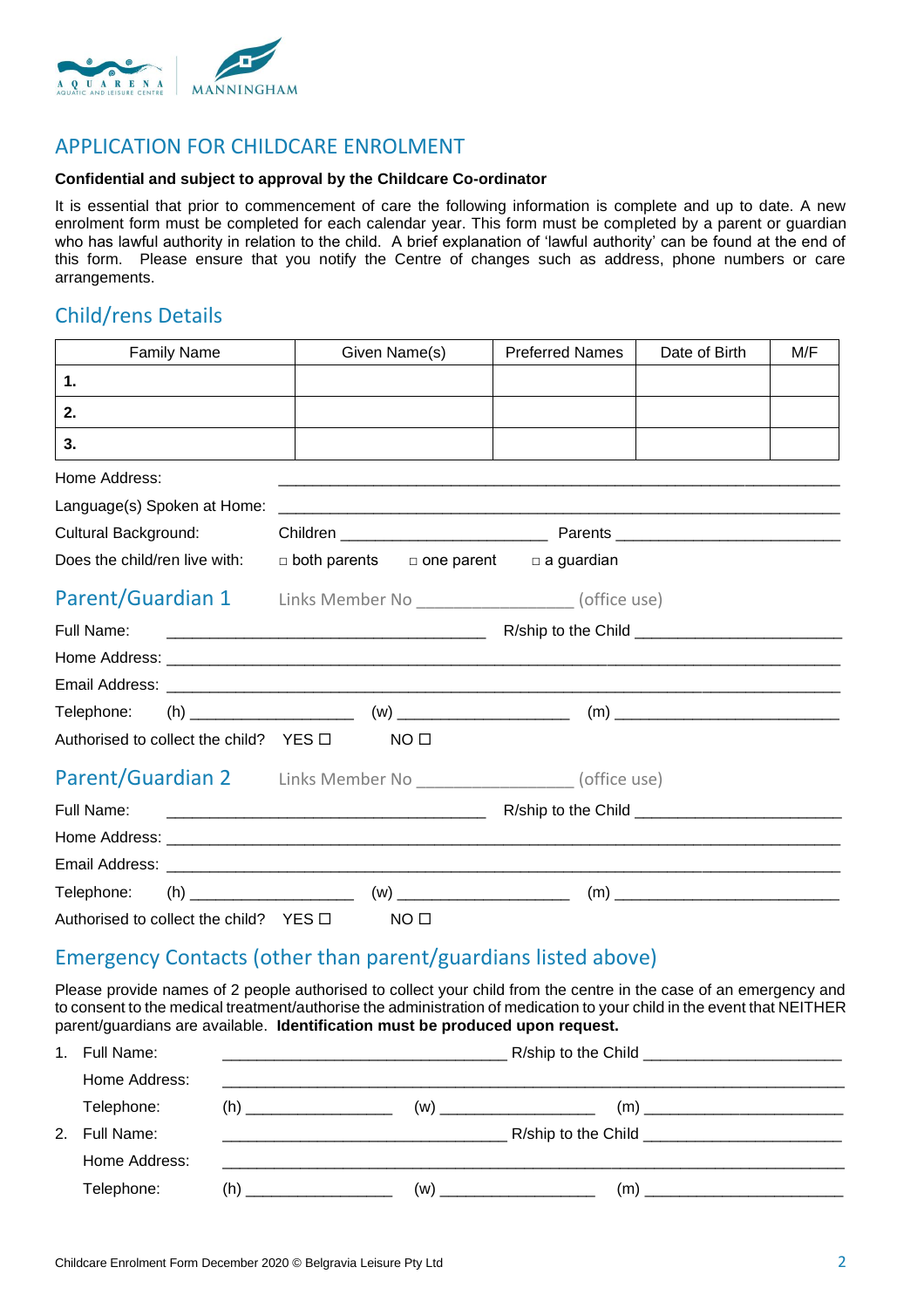

## Authorisation to Collect your Children & Consent to Medical Treatment/Medications

Please complete the following information to notify staff of additional persons authorised to collect your child/ren from the Childcare facility and to consent to the medical treatment/authorise the administration of medication to your child. Staff will not (under any circumstances) allow any person to collect your child/ren other than those listed below. Alternate arrangements will only apply where proper notification from you in writing is received on that particular day. **Identification must be produced upon request.**

### **AS PER PREVIOUS PAGE**

| 1. | Full Name:    |                                                                                                                      |  |  |
|----|---------------|----------------------------------------------------------------------------------------------------------------------|--|--|
|    | Home Address: |                                                                                                                      |  |  |
|    | Telephone:    |                                                                                                                      |  |  |
| 2. | Full Name:    |                                                                                                                      |  |  |
|    | Home Address: |                                                                                                                      |  |  |
|    | Telephone:    |                                                                                                                      |  |  |
| 3. | Full Name:    |                                                                                                                      |  |  |
|    | Home Address: | <u> 1990 - Jan Jan James, maria menyebarkan berasalan berasal dalam berasal dalam persebut dalam persebut dalam </u> |  |  |
|    | Telephone:    |                                                                                                                      |  |  |
| 4. | Full Name:    |                                                                                                                      |  |  |
|    | Home Address: |                                                                                                                      |  |  |
|    | Telephone:    |                                                                                                                      |  |  |

## Court Orders Relating to the Child

Are there any court orders relating to the powers and responsibilities of the parents in relation to the child or access to the child/ren? please tick

#### **NO – proceed to the next section YES – please read and complete the following**

- 1. Bring in the original court orders for staff to view and attach a copy to this enrolment form.
- 2. If these court orders give powers to other persons AND/OR affect the powers, duties, responsibilities and/or authorities of a parent or guardian of the child to:
	- $\circ$  consent to the medical treatment of the child/ren and the authorisation of the service to seek medical treatment by an appropriate medical or ambulance service
	- o request or permit the administration of medication to the child/ren
	- o authorises the taking of the child/ren outside the premises by a staff member of the service in the case of an emergency when reasonably required

 $\_$  ,  $\_$  ,  $\_$  ,  $\_$  ,  $\_$  ,  $\_$  ,  $\_$  ,  $\_$  ,  $\_$  ,  $\_$  ,  $\_$  ,  $\_$  ,  $\_$  ,  $\_$  ,  $\_$  ,  $\_$  ,  $\_$  ,  $\_$  ,  $\_$  ,  $\_$  ,  $\_$  ,  $\_$  ,  $\_$  ,  $\_$  ,  $\_$  ,  $\_$  ,  $\_$  ,  $\_$  ,  $\_$  ,  $\_$  ,  $\_$  ,  $\_$  ,  $\_$  ,  $\_$  ,  $\_$  ,  $\_$  ,  $\_$  ,

 $\_$  ,  $\_$  ,  $\_$  ,  $\_$  ,  $\_$  ,  $\_$  ,  $\_$  ,  $\_$  ,  $\_$  ,  $\_$  ,  $\_$  ,  $\_$  ,  $\_$  ,  $\_$  ,  $\_$  ,  $\_$  ,  $\_$  ,  $\_$  ,  $\_$  ,  $\_$  ,  $\_$  ,  $\_$  ,  $\_$  ,  $\_$  ,  $\_$  ,  $\_$  ,  $\_$  ,  $\_$  ,  $\_$  ,  $\_$  ,  $\_$  ,  $\_$  ,  $\_$  ,  $\_$  ,  $\_$  ,  $\_$  ,  $\_$  ,

\_\_\_\_\_\_\_\_\_\_\_\_\_\_\_\_\_\_\_\_\_\_\_\_\_\_\_\_\_\_\_\_\_\_\_\_\_\_\_\_\_\_\_\_\_\_\_\_\_\_\_\_\_\_\_\_\_\_\_\_\_\_\_\_\_\_\_\_\_\_\_\_\_\_\_\_\_\_\_\_\_\_\_\_\_\_\_\_\_\_\_

o collect the child

Please provide details

Family Doctor/Medical Service

| Doctor Name: | Child 1 Medicare No. |  |
|--------------|----------------------|--|
| Clinic:      | Child 2 Medicare No. |  |
| Telephone:   | Child 3 Medicare No. |  |
| Address:     |                      |  |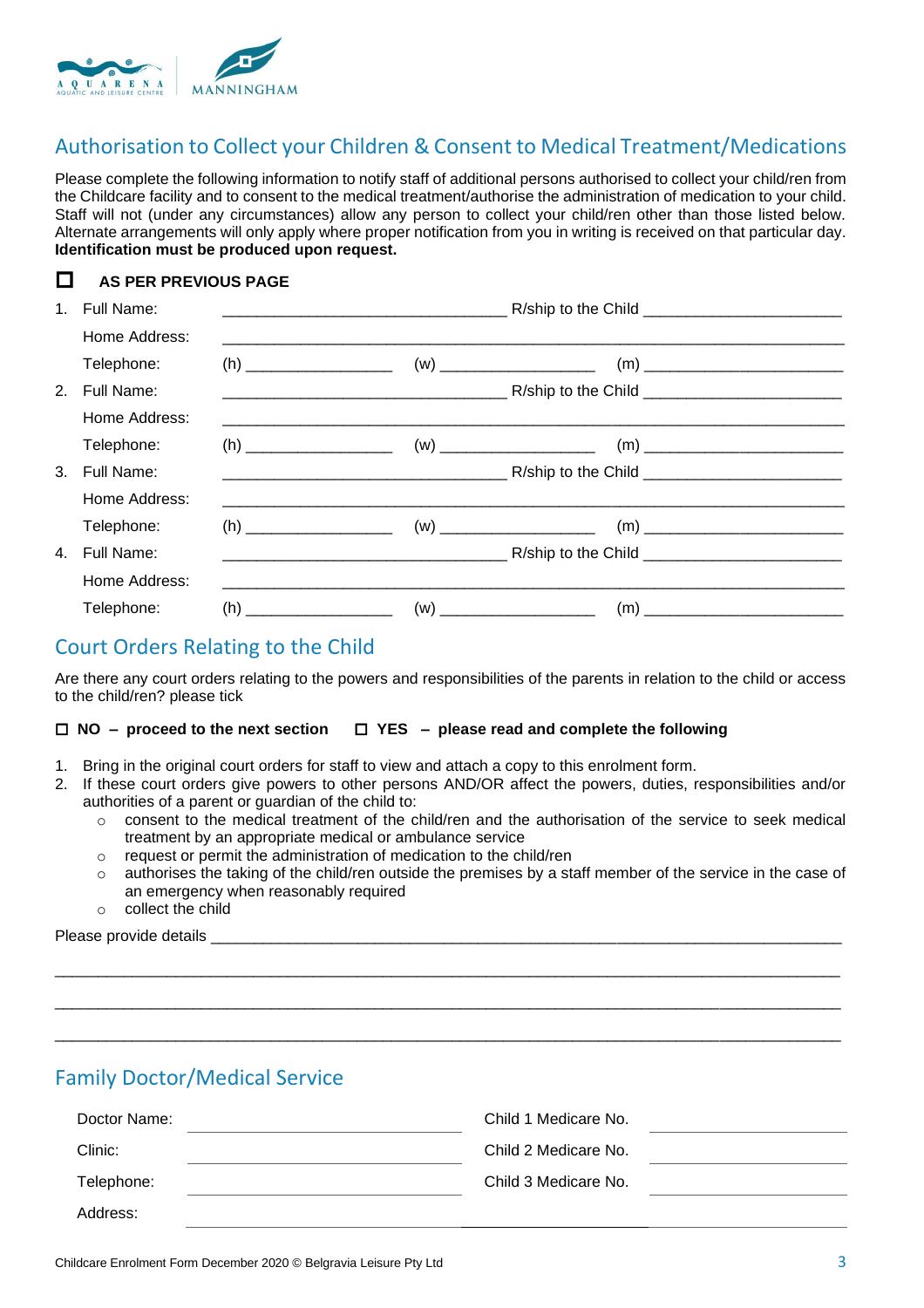

# Medical Information

Please provide details and attach a copy of relevant management procedures or plans for any **"yes"** responses to the following questions.

In the case of anaphylaxis you will be provided with a copy of the services Anaphylaxis Policy and Risk Minimisation Plan. You are required to provide the service with an individual medical management plan (Action Plan) for your<br>child signed by the medical practitioner who is treating your child. More information is available at child signed by the medical practitioner who is treating your child. [www.education.vic.gov.au/anaphylaxis](http://www.education.vic.gov.au/anaphylaxis)

| Please indicate YES with a $\checkmark$ If NO, leave blank                                         | Child 1 | Child 2 | Child 3 |
|----------------------------------------------------------------------------------------------------|---------|---------|---------|
| Has your child been diagnosed at risk of anaphylaxis?<br>List allergens:                           |         |         |         |
| Does your child have an <b>auto injection device</b> (e.g. EpiPen <sup>®</sup> )?                  |         |         |         |
| Has the anaphylaxis medical management plan been attached to the form?                             |         |         |         |
| Has your child been diagnosed at risk of asthma?                                                   |         |         |         |
| Has the asthma management plan been attached to the form?                                          |         |         |         |
| Does your child have any <b>special needs</b> e.g. medical/physical conditions?<br>Please specify: |         |         |         |
| Does your child suffer from any allergies or sensitivities?<br>List allergens:                     |         |         |         |
| Does your child have any dietary restrictions/requirements?<br>List restrictions:                  |         |         |         |

We regret that our Childcare facility is unable to care for **sick children** or children with **contagious illnesses**.

## Immunisations

Under the 'No Jab, No Play' legislation, your child/ren **MUST** be:

- fully immunised for their age **OR**
- on a vaccination catch-up program **OR**
- unable to be fully immunised for medical reasons (a Medical Exemption must be submitted and signed by a registered doctor)

'Conscientious objection' is not an exemption under the 'No Jab No Play' legislation.

#### **Each child's immunisations must be up to date and a copy of their Immunisation History Statement must be provided along with the enrolment form. If not, enrolment will not be accepted.**

Child 1 Copy Attached  $\square$  Child 2 Copy Attached  $\square$  Child 3 Copy Attached  $\square$ 

## Sun Protection

In line with the Anti-Cancer Council of Victoria recommendations, the children's service suggests all children are protected by SPF 30 (or higher) sunscreen when exposed to sunlight. In conjunction with the Sun Smart Policy, we ask that each parent apply SPF 30 (or higher) sunscreen to their child prior to their arrival at the children's service. Copies of Sun Smart Policy are available on request from staff.

- YES **reapply** SPF 30 (or higher) sunscreen, which I have supplied, to my child as required when going outside during October through to and including April.
- NO □ **do not reapply** SPF 30 (or higher) sunscreen to my child.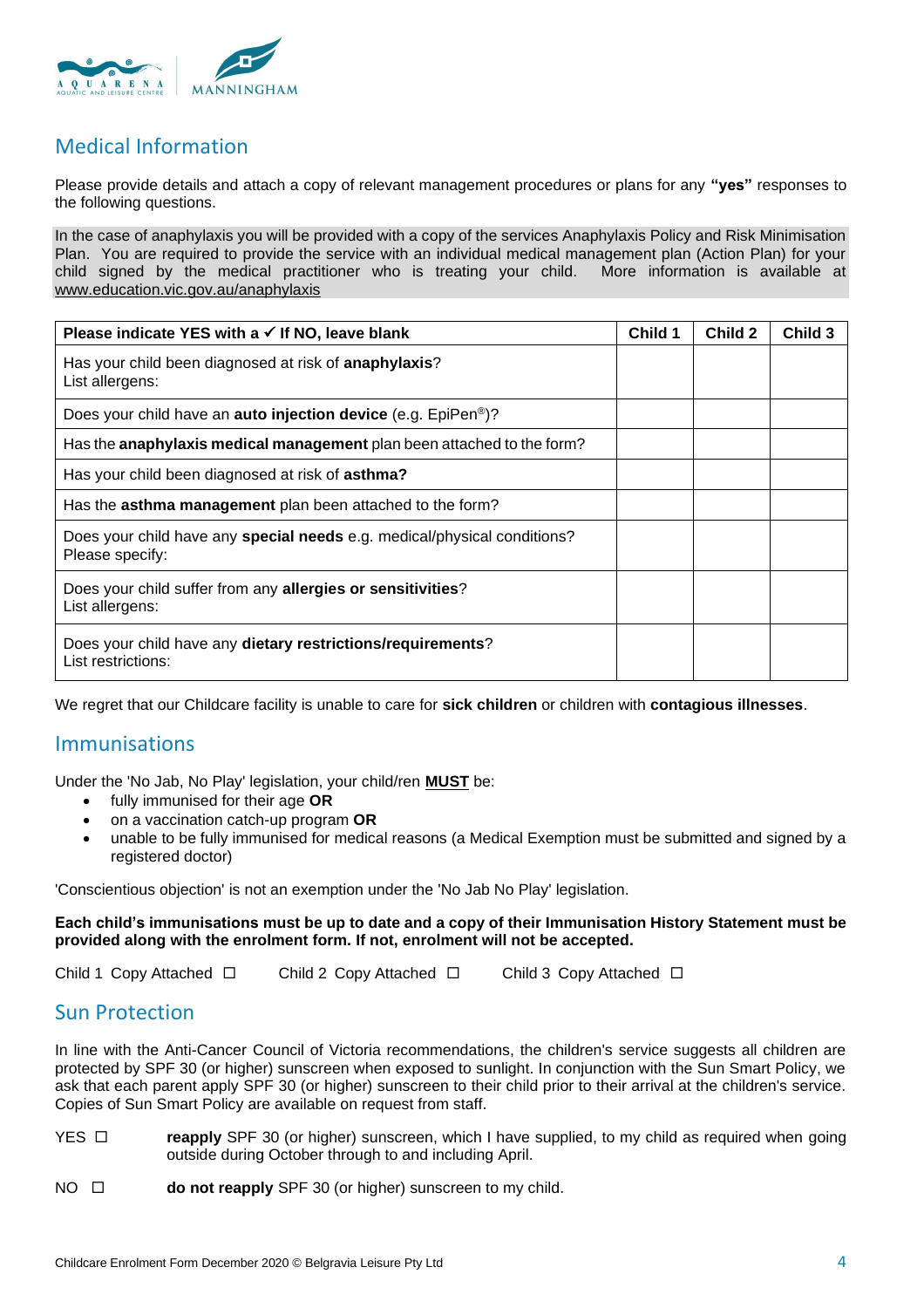

# Photo/Video Consent

I **give my unreserved permission** for all still and moving images taken or recorded by or on behalf of Belgravia Leisure of the children stated on this enrolment form; to be used in any or all of the promotional and advertising material of Belgravia Leisure; and/or provided to any third party, including but not limited to media organisations, government bodies, not-for-profit organisations and Belgravia Leisure partners, for their use as they see fit. The images may be used in various media formats including online media, social media, print, newspaper, video, public displays television and electronic means of communication and in any edited form. I waive any rights and claims, present and future, to any fees or royalties or other benefits whatsoever for or in connection with the use of the images. If I wish to withdraw permission for images to be used, I must so inform Belgravia Leisure in writing.

*If you do not give your permission, please tick this box*

# Other information

Is there any other information you feel the staff need to be aware of in relation to your child and /or family? E.g. interests/dislikes, cultural/religious considerations, additional needs etc

\_\_\_\_\_\_\_\_\_\_\_\_\_\_\_\_\_\_\_\_\_\_\_\_\_\_\_\_\_\_\_\_\_\_\_\_\_\_\_\_\_\_\_\_\_\_\_\_\_\_\_\_\_\_\_\_\_\_\_\_\_\_\_\_\_\_\_\_\_\_\_\_\_\_\_\_\_\_\_\_\_\_\_\_\_\_\_\_\_\_\_

\_\_\_\_\_\_\_\_\_\_\_\_\_\_\_\_\_\_\_\_\_\_\_\_\_\_\_\_\_\_\_\_\_\_\_\_\_\_\_\_\_\_\_\_\_\_\_\_\_\_\_\_\_\_\_\_\_\_\_\_\_\_\_\_\_\_\_\_\_\_\_\_\_\_\_\_\_\_\_\_\_\_\_\_\_\_\_\_\_\_\_

\_\_\_\_\_\_\_\_\_\_\_\_\_\_\_\_\_\_\_\_\_\_\_\_\_\_\_\_\_\_\_\_\_\_\_\_\_\_\_\_\_\_\_\_\_\_\_\_\_\_\_\_\_\_\_\_\_\_\_\_\_\_\_\_\_\_\_\_\_\_\_\_\_\_\_\_\_\_\_\_\_\_\_\_\_\_\_\_\_\_\_

# Conditions of Enrolment

By enrolling my child/ren in the Childcare facility, I agree to the following conditions:

- 1. Children are accepted into the Childcare facility from 6 weeks of age through to 10 years of age.
- 2. Although every care will be accepted, Childcare staff are free from all responsibility for accidents or loss of property in connection with any child's participation in the program.
- 3. I am willing for my child/ren to participate in all activities offered in the Childcare facility. I agree it is my responsibility to familiarise myself with the program and to advise the Childcare in writing if I do not wish my child/ren to participate in a particular activity.
- 4. In the event of accident, injury, trauma or illness suffered by my child/ren, Childcare staff are authorised, on behalf of myself, to seek or where appropriate administer such medical treatment as is reasonably required. In regards to cases where an ambulance is called, I shall then reimburse the centre for any expense incurred.
- 5. In the case of an emergency and for training purposes I authorise the taking of my child/ren outside the premises of the service by staff members.
- 6. I have read, understood and agree to follow the payment structure and policies as outlined on the Parent Handbook.
- 7. The Centre reserves the right to exclude children from the Childcare facility for misbehaviour that is deemed inappropriate. In the event of suspension or expulsion from the Childcare facility, it is the parents' responsibility to have the child collected immediately. No monies will be refunded for that session of care.
- 8. The Centre reserves the right to refuse any person entry to the Childcare facility as decided by Centre Management.
- 9. I agree that my child/ren may be photographed while participating in the program for internal use in the Childcare facility for the purpose of planning developmental programs and meeting the requirements of the Department of Education & Early Childhood Development.

## Privacy Disclaimer

I agree that you may use my personal information for marketing purposes and offer me goods and services by mail, telephone, email or SMS.

*If you do not agree to this Privacy Disclaimer, please tick this box* 

*Please note this means you will not receive the childcare e-newsletter and may miss important information regarding the service.*